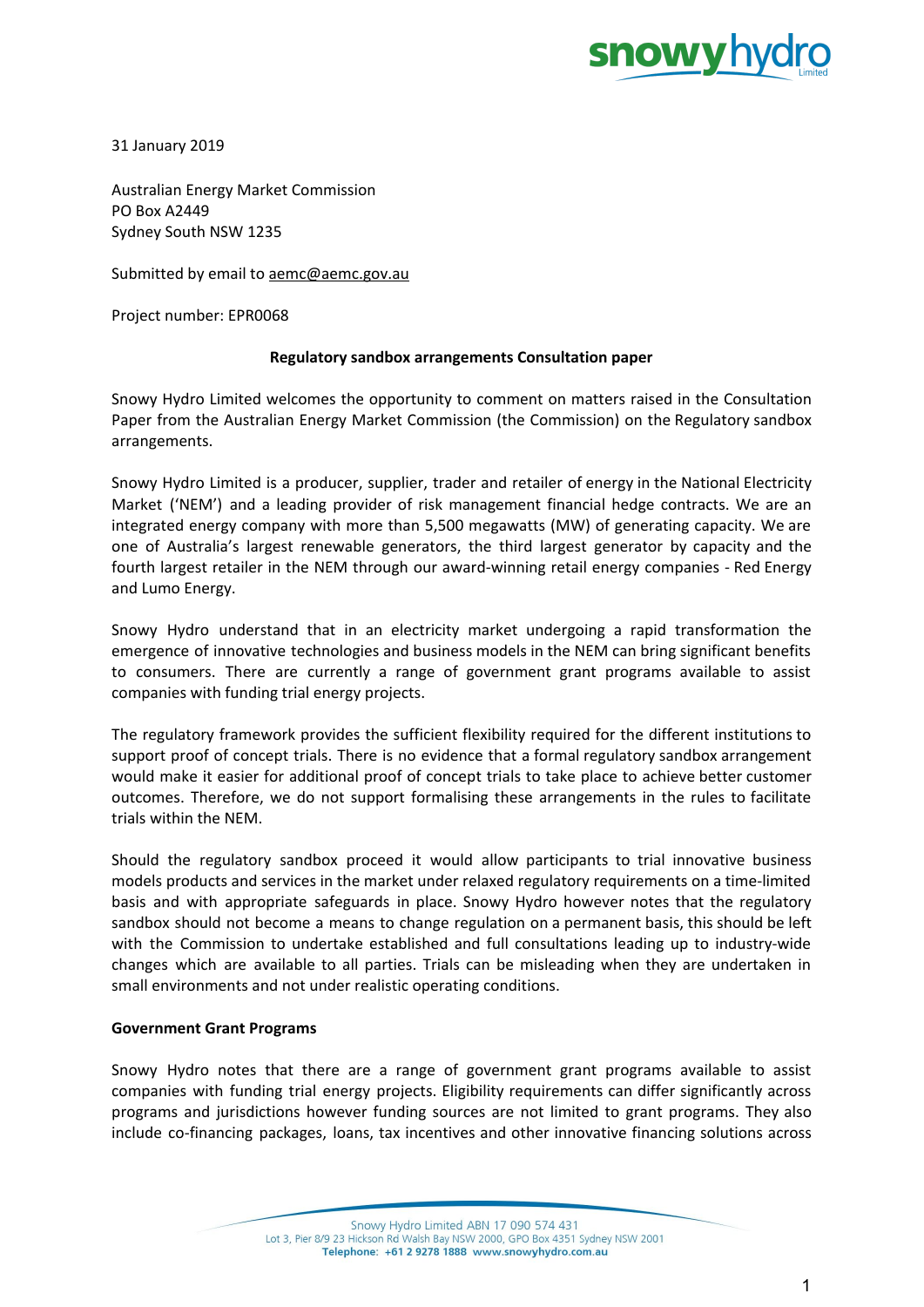the NEM. Many are designed to support transition to a low carbon economy or to help overcome barriers to trial technologies.

The Clean Energy Finance Corporation and the Australian Renewable Energy Agency (ARENA) are two agencies that funds projects that develop technologies and improve investor confidence in renewable energy projects.

## **Trials under AER enforcement discretion**

The Commission notes that no action letters are generally developed by the Australian Energy Regulator (AER) on a case-by-case basis after discussions with the affected party. No action letters can be used when a new rule is coming into effect and circumstances mean businesses are not in a position to comply in time. Snowy Hydro therefore notes that if "no action letters" can be used when a new rule is coming into effect that the AER show significant transparency to avoid duplication and ultimately costs. We do however understand that commercially-sensitive information may be withheld from public reporting, including the innovator's intellectual property, unless otherwise agreed.

The AER also publishes the Electricity Distribution Ring Fencing Guidelines that requires DNSPs to separate their regulated monopoly business from their contestable activities. Nevertheless, DNSPs are free to apply for waivers from these requirements that are set out in the guideline if there is no adverse impact on consumers.

Under the AER's Demand Management Innovation Allowance Mechanism (DMIA) the AER provides funding to the Distribution Network Service Provider (DNSP)s to undertake research on the network on how to deliver more innovative demand side solutions in order to defer augmentations. In addition, the AER provides funding for DNSP to undertake demand side activities under the Demand management Incentive Scheme (DMIS). This scheme can provide efficient alternatives to network augmentations, by deferring the need for investment to relieve network constraints.

## **Regulatory sandbox trials**

The AER and other market bodies need to 'keep the lights on' in the NEM while balancing their primary focus of regulating electricity supply and trading markets while engaging with disruptive innovation. Trials in the regulatory sandbox would not be tested in a realistic operating environment making the focus to 'keep the lights on" unmeasurable.

The regulatory sandbox allows businesses to discuss with innovators and listen to their views on the market while also assisting in policy development. However Snowy Hydro strongly believe that the Demand Response Mechanism (DRM) and other wholesale demand response suggestions should not be trialled through the sandbox because it is unable to provide any evidence on how it would respond under a realistic operating condition in the NEM and that costs that would be involved.

The consultation paper has suggested mechanisms adopted by other jurisdictions, such as the one adopted by the Office of Gas and Electricity Markets (OFGEM) in the United Kingdom (UK). The regulatory sandbox is Ofgem's means of allowing innovative projects otherwise blocked by existing regulation to proceed and operate in a controlled environment, with the ambition of helping new technologies and further develop regulation for a more decentralised energy market<sup>1</sup>.

<sup>1</sup> *OFGEM, "What is a regulatory sandbox", Last updated: September 2018*